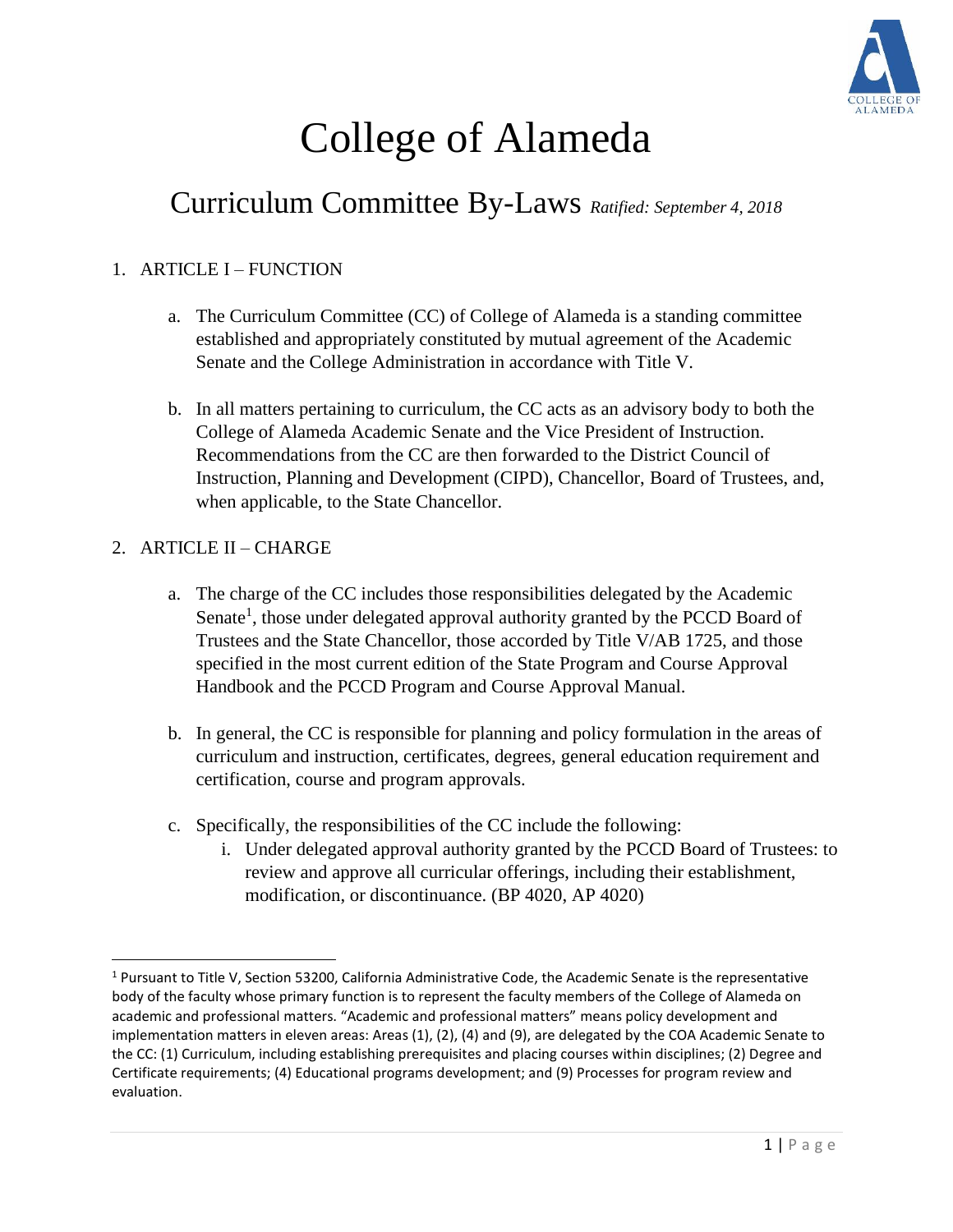

- ii. Under delegated approval authority granted by the State Chancellor: to review and approve (1) new degree and non-degree credit courses not part of approved programs, (2) substantial changes to existing program, (3) stand-alone course, and (4) repeatability for specified courses before being forwarded to CIPD for final review and approval.
- iii. To provide oversight of courses/programs needing review under delegated approval authority by (1) reviewing and evaluating existing offerings (including course content, prerequisites, co-requisites and recommended preparation) to promote and assure rigor, effectiveness, currency, and innovation in curriculum; and (2) in coordination with the Institutional Effectiveness Committee (IEC) to aid in the evaluation of Program Reviews and Unit Plans; and (3) ensure that all course outlines of record are on file and meet the Title V standards and requirements.
- iv. To ensure that courses are in compliance with the PCCD Uniform Course Numbering System and, in general, provide guidance in assuring the COA Catalog – relative to curriculum issues – is accurate, clear, and accessible as to Program and Course Descriptions.
- v. To review and approve all new and revised curriculum (specifically course/ program changes and course/program additions) before forwarding additions and revisions to the CIPD and, to the Board of Trustees for final review and approval.
- vi. To review and approve COA Institutional Vision and Mission including Institutional Learning Outcomes (ILO), Program Learning Outcomes (PLO), and Student Learning Outcomes (SLO), as these pertain to the maintenance and promotion of rigorous and innovative quality curriculum; and to review and recommend changes in general education and graduation requirements.
- vii. To engage in process evaluation of the curriculum review, approval workflow process (e.g. in curriculum and learning outcome evaluation software systems); and to review, refine and recommend procedural and policy changes affecting curriculum.

#### 3. ARTICLE III – MEMBERSHIP

a. Composition of the CC membership shall be as follows: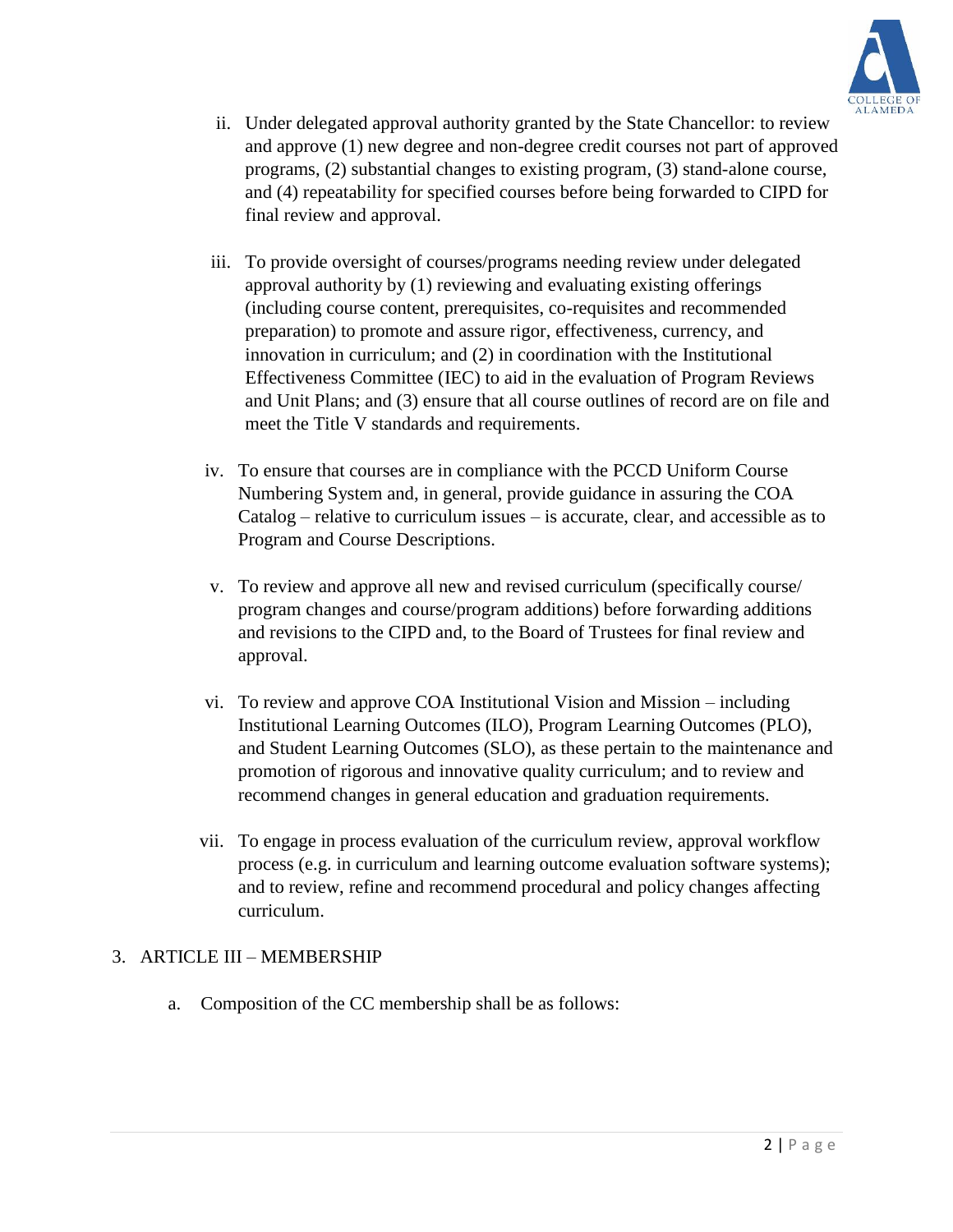

| Member                      | Faculty <sup>2</sup>      | Adm.                      | Classified  | Student           | Voting                    | Non-Voting                |  |
|-----------------------------|---------------------------|---------------------------|-------------|-------------------|---------------------------|---------------------------|--|
| Science, Technology,        | X                         |                           |             |                   | X                         |                           |  |
| Engineering, Art, and       |                           |                           |             |                   |                           |                           |  |
| Math (STEAM)                | $\mathbf X$               |                           |             |                   | $\mathbf X$               |                           |  |
| 3 Reps                      |                           |                           |             |                   |                           |                           |  |
|                             |                           |                           |             |                   |                           |                           |  |
| Liberal Studies and         |                           |                           |             |                   |                           |                           |  |
| Language Arts (LSLA)        |                           |                           |             |                   |                           |                           |  |
| 3 Reps                      |                           |                           |             |                   |                           |                           |  |
|                             |                           |                           |             |                   |                           |                           |  |
| Career Education (CE)       |                           |                           |             |                   |                           |                           |  |
| 3 Reps                      | X                         |                           |             |                   | X                         |                           |  |
|                             |                           |                           |             |                   |                           |                           |  |
| At-Large                    |                           |                           |             |                   |                           |                           |  |
| Representatives             |                           |                           |             |                   |                           |                           |  |
| 3 Reps                      | X                         |                           |             |                   | X                         |                           |  |
|                             |                           |                           |             |                   |                           |                           |  |
| <b>Student Services</b>     | $\mathbf X$               |                           |             |                   | $\mathbf X$               |                           |  |
|                             |                           |                           |             |                   |                           |                           |  |
| <b>Articulation Officer</b> | $\mathbf X$               |                           |             |                   | $\mathbf X$               |                           |  |
| Chair of Counseling or      | $\boldsymbol{X}$          |                           |             |                   | $\boldsymbol{\mathrm{X}}$ |                           |  |
| Delegate                    |                           |                           |             |                   |                           |                           |  |
| Head Librarian or           | $\boldsymbol{\mathrm{X}}$ |                           |             |                   | $\mathbf X$               |                           |  |
| Delegate                    |                           |                           |             |                   |                           |                           |  |
| <b>ASCOA Representative</b> |                           |                           |             | $\mathbf X$       | $\mathbf X$               |                           |  |
| Academic Specialist         |                           |                           | $\mathbf X$ |                   | $\boldsymbol{\mathrm{X}}$ |                           |  |
| Dean, STEAM                 |                           | X                         |             |                   |                           | X                         |  |
| Dean, LSLA                  |                           | $\mathbf X$               |             |                   |                           | X                         |  |
| Dean, CE                    |                           | $\mathbf X$               |             |                   |                           | $\mathbf X$               |  |
| VP of Instruction           |                           | $\mathbf X$               |             |                   | $\mathbf X$               |                           |  |
| VP of Student Services      |                           | $\boldsymbol{\mathrm{X}}$ |             |                   |                           | $\boldsymbol{\mathrm{X}}$ |  |
| Academic Senate             | X                         |                           |             |                   | $\mathbf X$               |                           |  |
| President                   |                           |                           |             |                   |                           |                           |  |
| <b>Curriculum Committee</b> | $\overline{\mathrm{X}^2}$ |                           |             |                   | $X^2$                     |                           |  |
| Chair                       |                           |                           |             |                   |                           |                           |  |
| <b>Curriculum Committee</b> | $\overline{X^2}$          |                           |             |                   | $X^2$                     |                           |  |
| Vice Chair                  |                           |                           |             |                   |                           |                           |  |
|                             | 17                        | 5                         |             |                   | 20                        | 5                         |  |
|                             |                           |                           |             | Total Membership: |                           | 24                        |  |

b. Appointments, Vacancies, and Elections

 $\overline{\phantom{a}}$ 

 $2$  No faculty shall have the right to more than one vote regardless of position held or area(s) represented.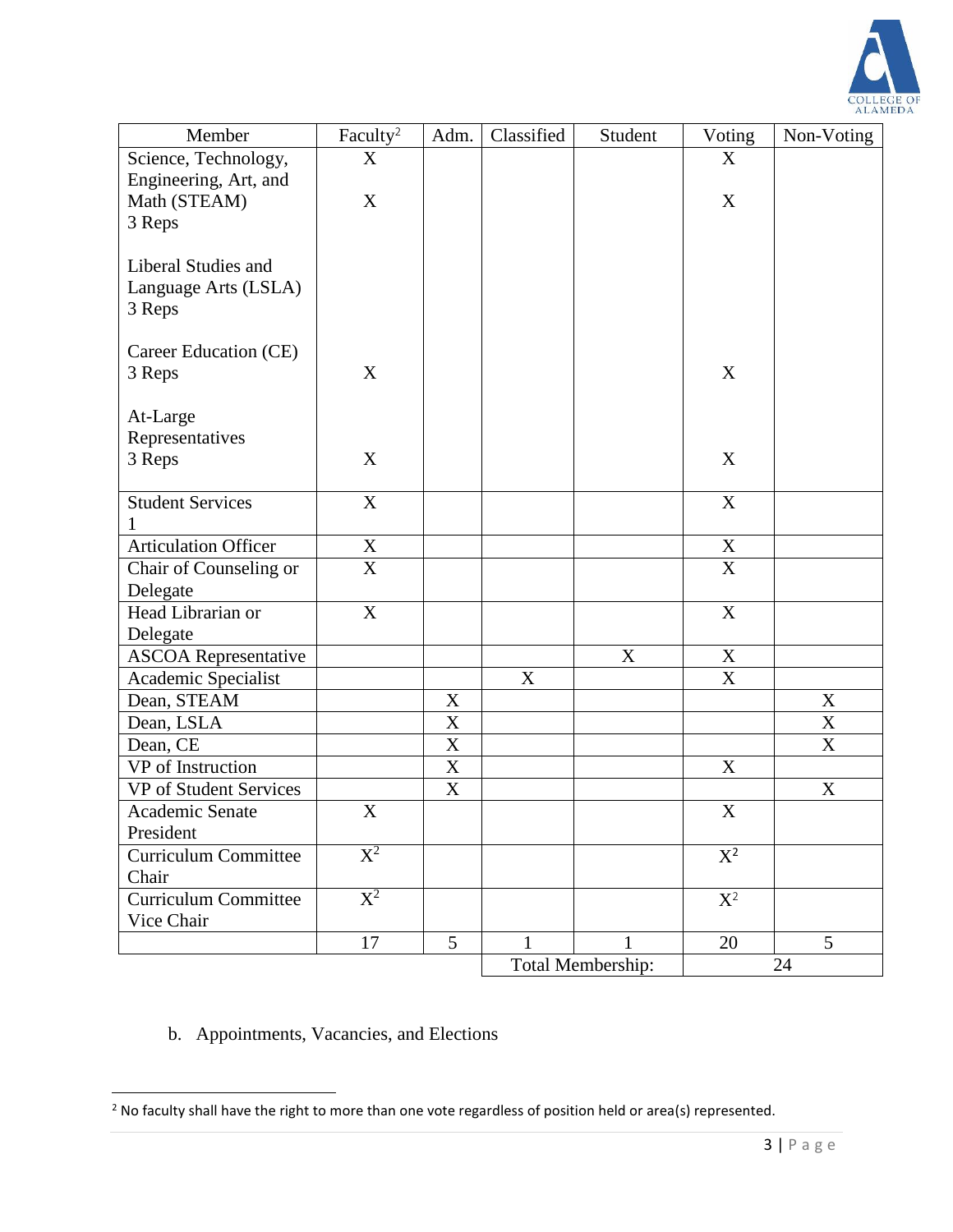

- i. During March of each academic year, the CC Chairperson will inform the Academic Senate President of any vacancies for the following academic year. The Academic Senate President shall, with Academic Senate approval, appoint faculty members to fill those vacancies. Academic Senate appointments will be forwarded to the CC Chairperson by April 30.
- ii. Terms are in two-year increments and are renewable. While respecting experience, encouraging continuity, and supporting demonstrated commitment to the Committee of senior members; as other faculty members express an interest, they should be considered for appointment by the Academic Senate President, with Academic Senate approval, to fill vacancies in order to afford the Committee variation in perspectives.
	- 1. Appointed members who miss two consecutive meetings without notifying the CC Chairperson will be considered inactive, and their position on the Curriculum Committee will be considered vacant.
	- 2. The Academic Senate may decline to renew, or choose to revoke, a member's appointment for demonstrated cause (e.g. violation of faculty standards for professional ethics and practice) after good faith attempts to remedy the cause(s).
	- 3. When an appointed position becomes vacant during the regular school year, or an appointee becomes inactive, the CC Chairperson will notify the Academic Senate President who shall, within two Academic Senate meetings or 45 days, appoint a replacement to serve the remainder of the term of the original appointee.
- iii. The terms of all regularly appointed members will begin with the first regular meeting of the fall semester. The term of office of members appointed to fill vacancies during the year will begin with the next regular meeting after their appointment.
- iv. A faculty member shall be elected CC Chairperson from among CC members by CC members. The term of office is two years. No person may serve more than three consecutive terms as Chairperson unless authorized by the Academic Senate.
- v. Each May, a faculty member shall be elected CC Vice-Chair from among CC members by CC members. The term of office is one year. The Vice-Chair acts as Chairperson in the absence of the CC Chair; and replaces the Chairperson if the position becomes vacant before the end of the normal term of the office of Chairperson.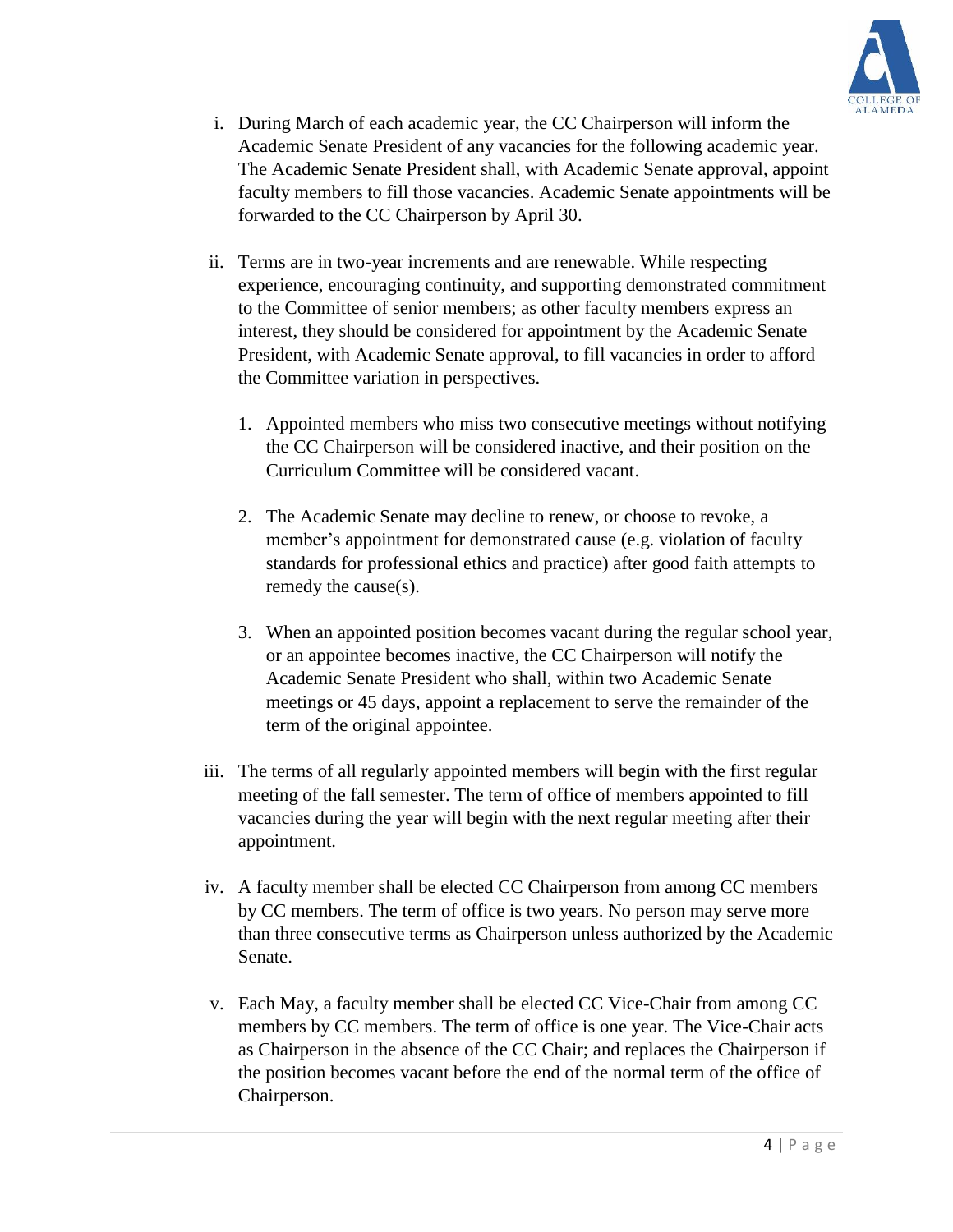

- c. Duties and Responsibilities
	- i. CC Chairperson <sup>3</sup>
		- 1. Provide training and consultation to faculty and staff involved in curriculum development and revision.
		- 2. Serve as liaison for CurriQunet META training, questions, and issues at the college.
		- 3. Facilitate submission of degrees and certificates by the administration to the State Chancellor's Office.
		- 4. Support Curriculum Committee.
		- 5. Work with the Curriculum Specialist to prepare and distribute Curriculum Committee Agenda 72 hours in advance (in compliance with the Brown Act). Post to the College or Curriculum Web Site.
		- 6. Review to ensure all curriculum elements are complete and appropriate.
		- 7. Review to ensure any changes to degrees or certificates are submitted at the same time as any courses being changed that directly affect the program (e.g., units, titles).
		- 8. Facilitate curriculum committee meetings.
		- 9. Final edit of minutes from local curriculum committee meetings.
		- 10. Work with Curriculum Specialist to develop agenda for CIPD and ensure it is submitted to CIPD.
		- 11. Review CIPD agenda sent out by District to ensure proposals are accurate.
		- 12. Forward CIPD agenda to department chairs who may have an interest in the other college's agendas.
		- 13. Schedule guests to attend CIPD to answer questions about proposed curriculum as needed.
		- 14. Represent the college at CIPD and present the curriculum actions.
		- 15. Work with Curriculum Specialist to ensure all approved curriculum is finalized in CurriQunet META.
		- 16. Document all originator steps in the work flows under "My Approvals" in CurriQunet META.
		- 17. Participate in District Curriculum Chairs Meetings and activities.
		- 18. Represent the college at the monthly District Curriculum Chairs meetings.
		- 19. Provide input to District policies and procedures which directly affect curriculum.
		- 20. Coordinate CurriQunet META changes on a district level prior to requests being submitted to CurriQunet META.
	- ii.  $CC$  Members<sup>4</sup>

l

1. Attend all scheduled curriculum committee meetings.

<sup>&</sup>lt;sup>3</sup> Per the Peralta Program and Course Approval Process Manual page 119

<sup>4</sup> Per the Peralta Program and Course Approval Process Manual page 124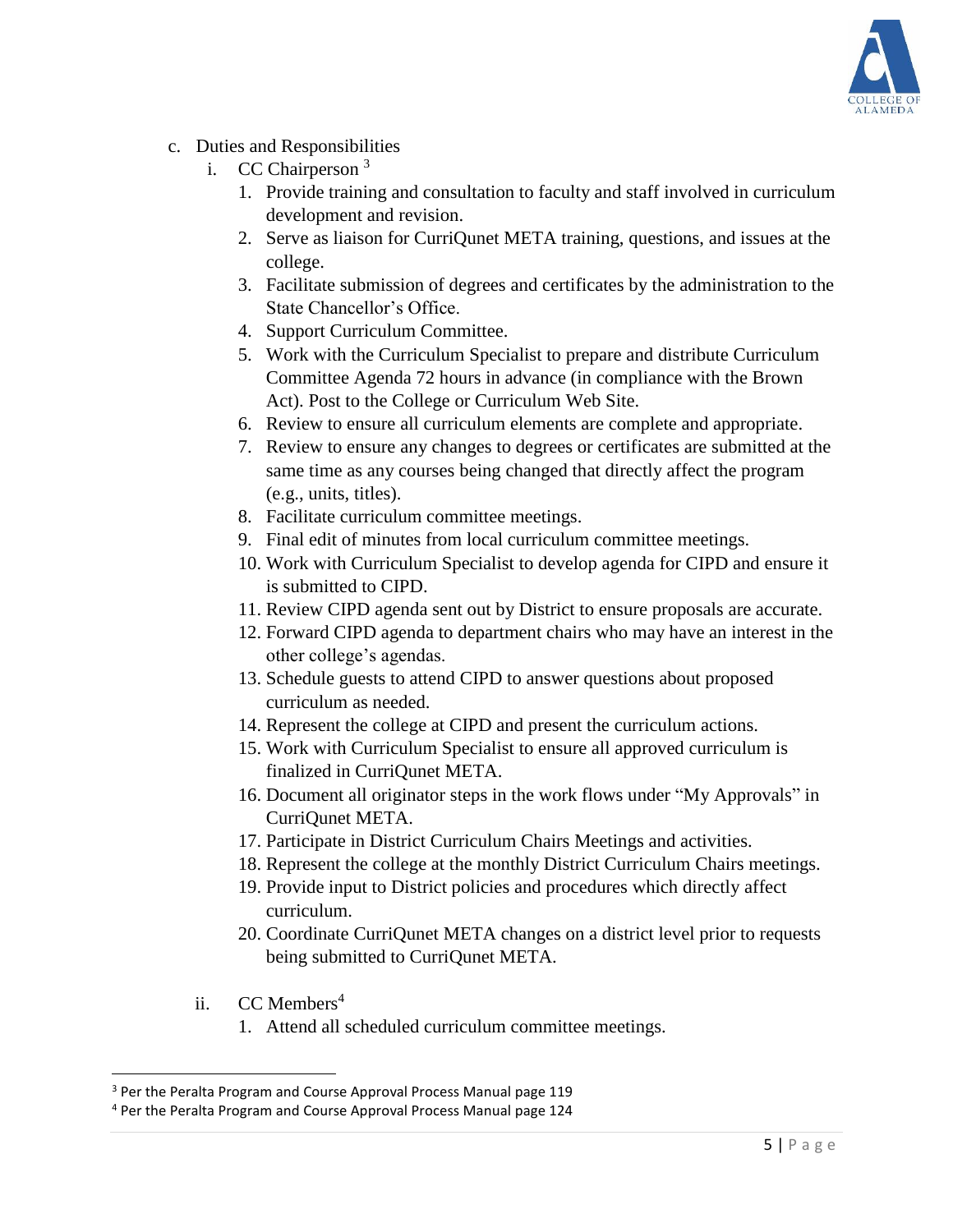

- 2. Review and approve curriculum using CurriQunet META.
- 3. Document all curriculum committee member steps in the work flows under My Approvals in CurriQunet META.
- 4. Review proposals for new courses and programs, course and program revisions, and deactivations to ensure academic standards are maintained.
- 5. Participate in the program review and accreditation review processes.
- 6. Review course proposals for alignment with articulation requirements.
- 7. Review proposals for alignment with Career Technical Education (CTE) goals and requirements.
- 8. Review proposals for alignment with educational plans and departmental goals as stated in program reviews.
- 9. Review proposals for appropriateness of course content for a community college.
- 10. Recommend procedures and policies affecting curriculum.
- 11. Review and recommend changes to the college catalog.
- 12. Mediate curriculum disputes at the college that have not been resolved by faculty and administration prior to being placed on the Curriculum Committee agenda. The curriculum committee may approve, deny, or return course proposal to originator and department for further consideration.
- 13. Review and recommend changes in the graduation requirements to the GE Subcommittee of CIPD.
- 14. Provide guidance, advocacy, and oversight for the college's curriculum by ensuring that it is academically sound, comprehensive, and responsive to the evolving needs of the community and to the college mission and goals.
- 15. Provide leadership for innovation in teaching and learning and in curriculum development at the college.

#### 4. ARTICLE IV – MEETINGS

- a. The CC shall meet on the first and third Tuesday of each month of the academic calendar.
- b. Additional meetings may be called as needed, by the Chairperson and/or a quorum of the CC.
- c. CC meetings shall be open to the public (as a sub-committee of the Academic Senate, the CC is a Brown Act meeting).
- d. A quorum shall be  $50\% + 1$  of current active members.
- e. In general, Robert's Rules of Order (modified to facilitate actual functioning conditions of the committee) shall prevail in all CC meetings, except when otherwise provided.